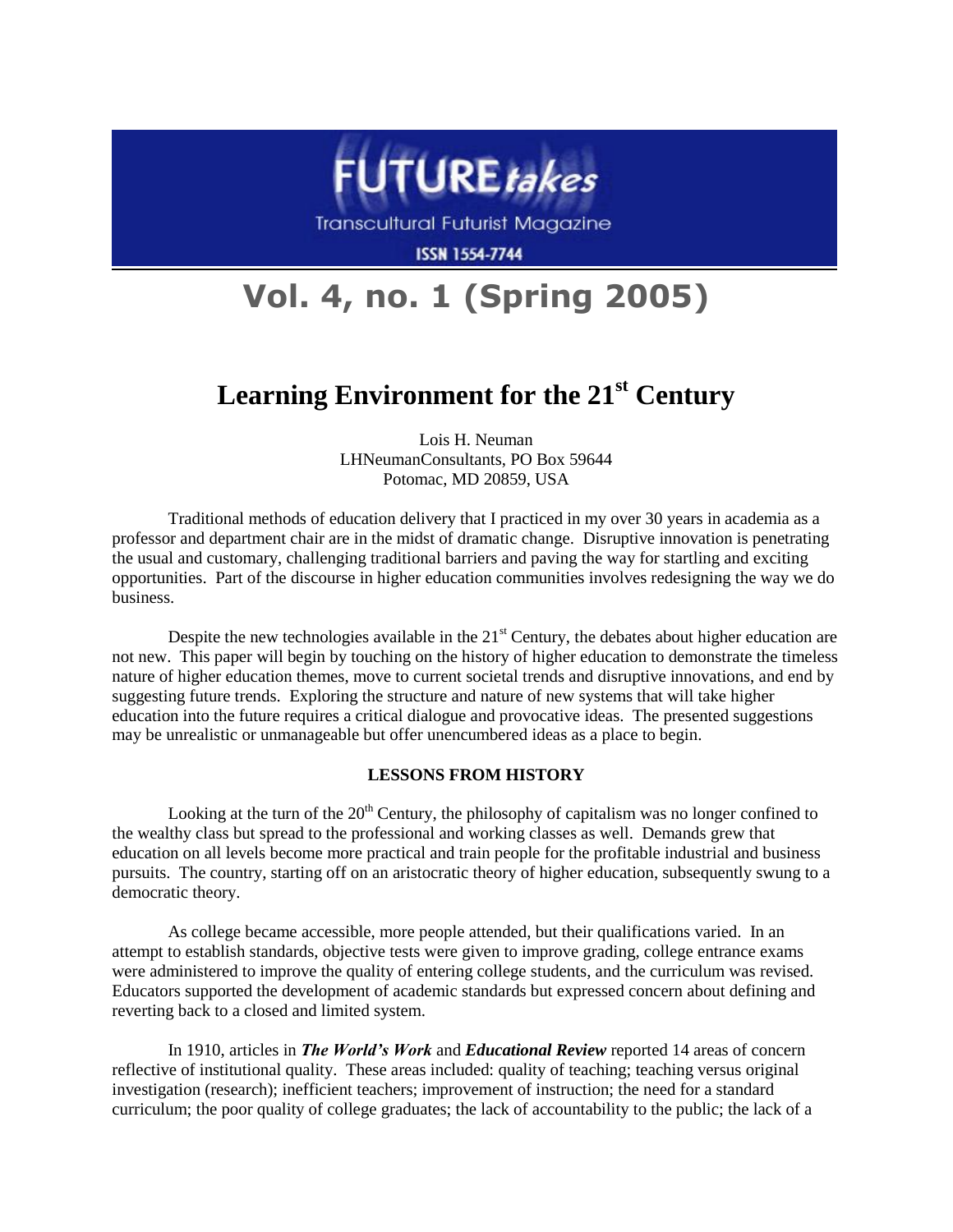clear mission of a state university; unwise expansion of programs; imitation and rivalry among institutions; the college of letters and science versus the professional schools and the non-professional graduate school; the need for supervision of beginning teachers; the need for overhauling, reorganizing, and strengthening of colleges of letters and science in state universities; and the financial resources of state universities which were in competition with endowed institutions. (References available upon request).

#### **SOCIETAL TRENDS DRIVE REDESIGN**

Although many of the emerging themes in higher education persist over time, several additional factors drive the  $21<sup>st</sup>$  century redesign. Demographically, the learners span the generations of boomers, Xers, and millennials that vary by values, relationship to work, and technological skill [1,2,3,4]. The second driver of change emanated from global and environmental concerns, namely traffic gridlock, pollution, and dangers from bioterrorism, infectious diseases, and violence [5]. All learners face increased stress, more time pressure, job instability, and increasing costs of living. The final force driving change is the versatility of technology commingled with demographics and environmental issues. Eventually, the public became more comfortable with technology, accepted the loss of privacy, and began telecommuting from home [6]. In education, technology allowed long distance delivery to geographically remote regions and access to important databases [7]. Higher education bolstered its infrastructure and incorporated new approaches for education such as hand-held computers, wireless phones, long distance delivery, web-based education, e-mail, and e-testing.

# **FORECAST FOR 21ST CENTURY HIGHER EDUCATION: REDESIGN THROUGH INCREMENTAL CHANGE**

According to futurists, the overarching goal is to design beyond the information age and strive for changes in mental structure or ways of thinking. Charting pathways to the unknown is best started with incremental changes [8]. Consistent with this recommendation, higher education is charting new pathways and breaking away from established patterns by initiating incremental changes. The following provides a forecast framework accompanied by a brief description and the incremental changes currently in practice in higher education. The next section describes future trends under the same framework components.

#### **Forecast Framework**

Method: Increased Technology, Universal Access, and "Edutainment." Means: E-teaching and Educator/Mentor/Coach Product: Outcomes and Process Purpose: Human Attention

#### **Forecast Components Illustrated by Incremental Changes**

#### **Method: increased technology, universal access, and "edutainment."**

Increased technology with portable, wireless communication connects 24/7/365 and gives power to the learner. Ownership of the classroom no longer exists. Everything is connected to everything and is decentralized. Universal access presents no language barriers for global learners. Edutainment contains learning modalities with the following: multilink, multitext, e-texts, graphics, audio, animation, simulation, imaginative, virtual reality, creativity, interconnected, interactive.

# **Incremental changes**

Distance learning and wireless transmission are becoming more prevalent, easier to manage, and readily accessible through cellular telephones. Increasingly important as a transnational communications medium, more United States users will eventually utilize only cellular service. The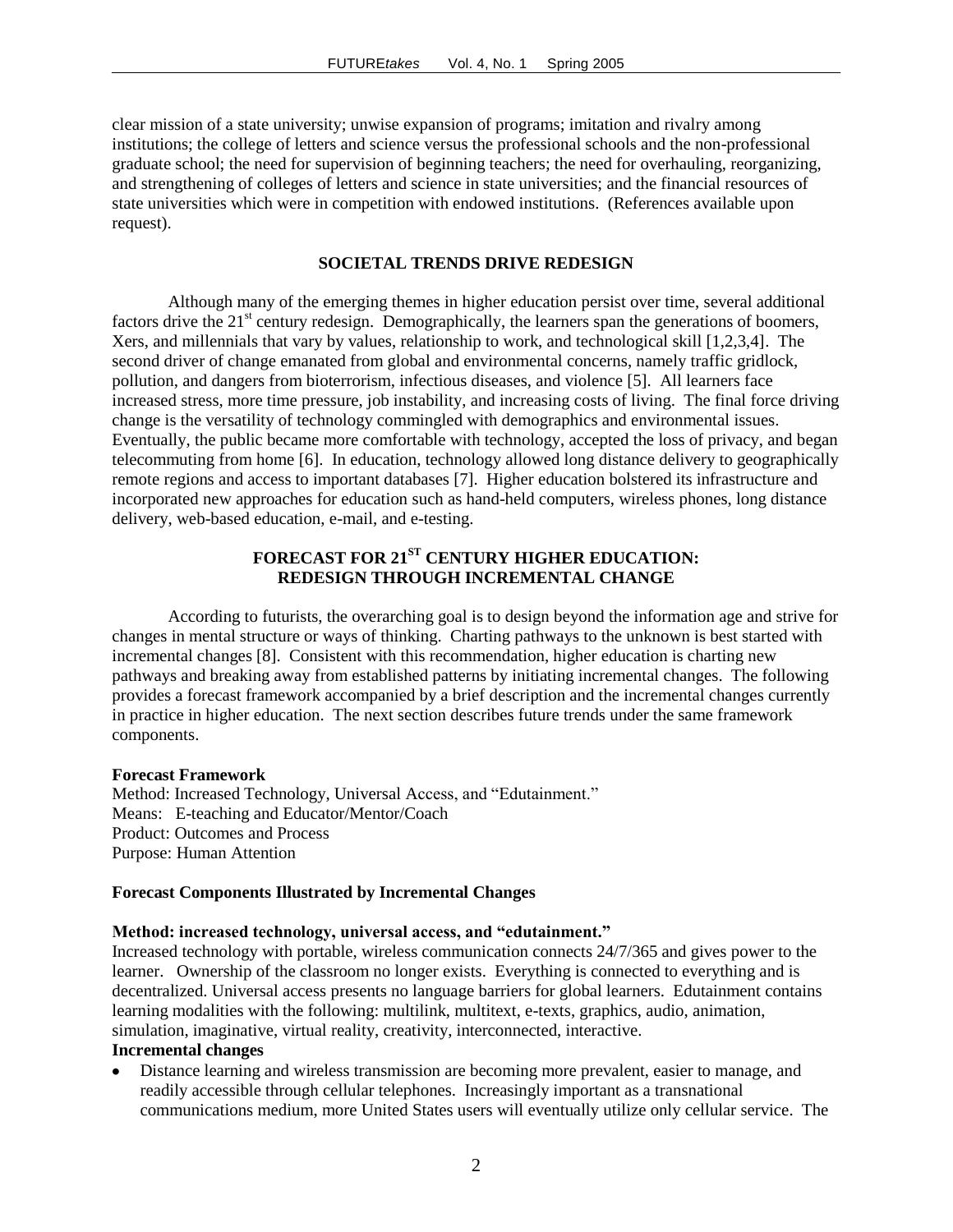number of mobile phones in use is approaching 1 billion globally allowing access to the Internet for data, e-mail, multi-media messages, and streaming video [9].

- The growth of electronic games and simulations. The Millennials do not tolerate being communicated "at" but expect interactive engagement and are good at multi-tasking and parallel processing. They can access information in a non-linear manner through hyperlinking and are accustomed to good graphics [10].
- In higher education, application software is proliferating. (MIT) [11].
- High schools in 25 states and 8 countries participate in "Virtual High School," allowing their students to select from nearly 150 accredited online courses including core, elective, advanced placement, and international baccalaureate offerings. [12].

# **Means: e-teaching and educator/mentor/coach**

E-teaching allows educator portability that enables faculty-sharing across boundaries, i.e. institutions and states, globally. Teacher experts will create electronic curriculum guideposts and create e-texts and guides.

Educators/mentors/coaches will design disposable curricula for one and guide the course of study.

# **Incremental changes**

- Private companies are contracting with public education agencies to provide various services,  $\bullet$ including school management. [13].
- A proposed faculty job description that includes custom-designing educational program for the individual student, assessing the student's job history, academic transcripts, career objectives, and learning style, and lectures replaced by technology that accesses talks by world renowned scholars [14].

# **Product: outcomes and process**

Outcomes measure/assess/evaluate the learner's knowledge, ability and skill gained from sources in the universe. Decreased focus on process permits teachers to apply the best ways for learners to learn electronically, such as simulations or virtual learning environments.

# **Incremental changes**

- Ohio's Board of Regents is in the process of allowing students to transfer coursework and degrees between state institutions without unnecessary duplication or institutional barriers, promoting maximum options for students [15].
- In Wisconsin, 16 technical colleges adopted a statewide nursing curriculum effective 2004. Students can choose online or traditional methods for theory and instructors can individualize learning activities and delivery. All programs teach to the same standards and learners will achieve the same skills [16].
- Drexel University will give free iPods to students to spark innovative teaching and to capture the interest of students – then ask those students to develop their own ideas for incorporating the technology into teaching. Creative ways to use technology is the mission [17].

# **Purpose: human attention**

The reason for change - the only true scarcity is human attention. Education must capture the attention of the learner who must demonstrate enough knowledge, skill and ability to meet course/program objectives. One way to capture attention is by R-tech, relationship techniques, described by Kelly [18]. The steps include: create remember, anticipate, and change what the learner wants. The relationship is reciprocal. **Incremental changes** 

• Select classes at the University of Texas El Paso use remote control devices in the classroom to assess each student's learning. Based on the immediate feedback, students break into small learning communities to review areas which revealed lack of understanding. Follow-up responses demonstrate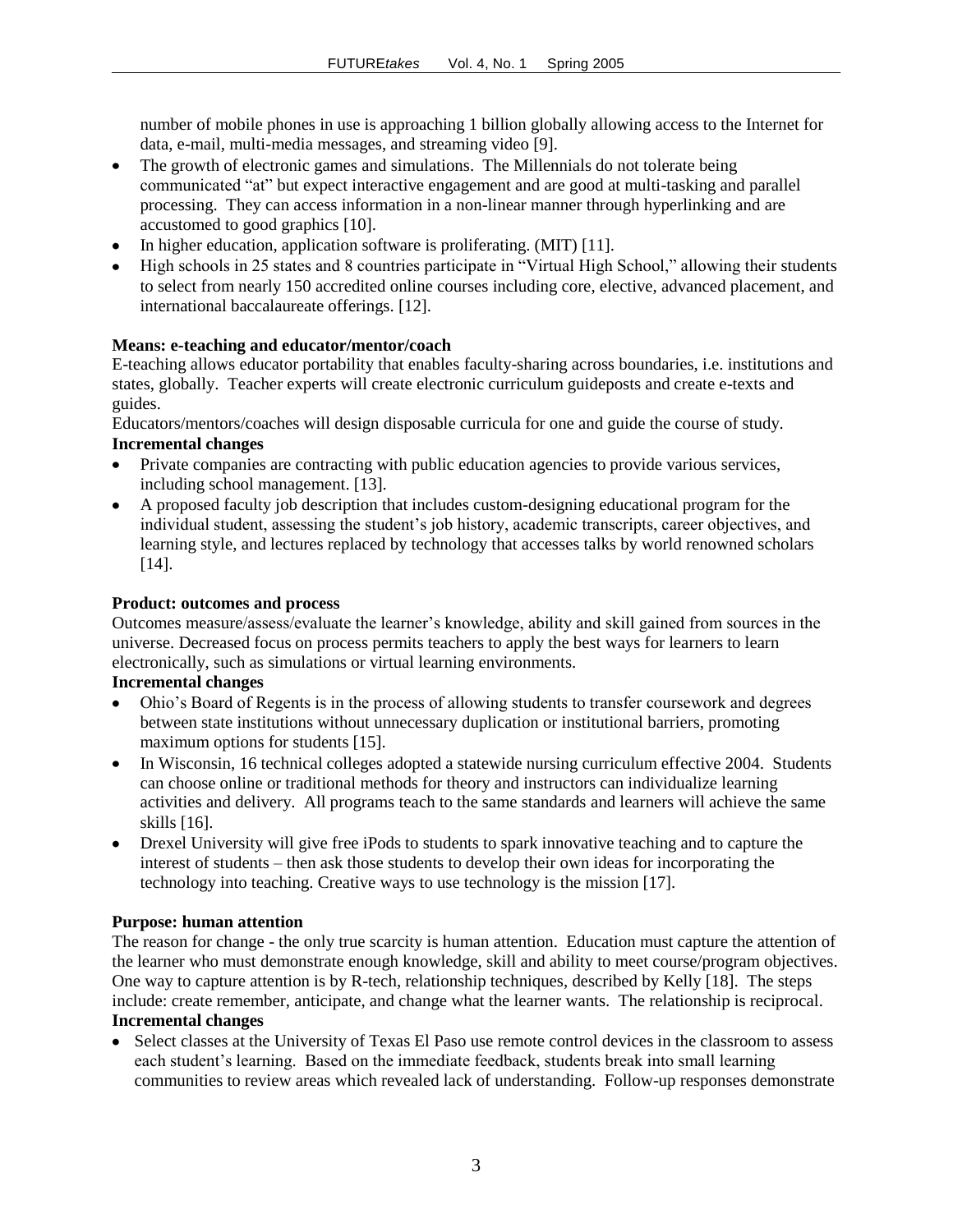improvement, supporting the effectiveness of learning communities and relationships among students and the teacher.

# **FORECAST FRAMEWORK ILLUSTRATING MORE CHANGES IN HIGHER EDUCATION**

These implemented incremental changes demonstrate major nontraditional shifts in higher education and clearly indicate the move away from the status quo. To further prod higher education toward revolutionary innovation, more change is needed such as those discussed in the following recommendations.

## **Method: increased technology, universal access, and "edutainment"**

TREND 1 Integrate classroom lecture and dialogue by electronic transmission. The method of learning will not matter as much as the student's ability to demonstrate what they know. Personalized learning and testing situations will be rapidly transmitted electronically though safe, secure and confidential systems. Electronic textbooks (e-texts) will be imbedded with pictures, videos, and simulations. Simulations would be "games" without words depicting actual events requiring the learner to respond interactively to the situation. "Edutainment" devices (education delivered using multilink, interactive, entertainment approaches) will support learning and contain graphics, sound, animation, as well as simulations. Higher education will be available globally, with direct, real-time language translation as needed.

# **Means: e-teaching and educator/mentor/coach**

TREND 2 In student-centered learning, teachers will interact with individual students, assess learning, and guide each student through a curriculum designed just for him/her. Instead of faculty being the controller of information, the teacher will be valued for his/her intellectual capital, guiding new learners to access materials electronically and seek assistance as needed. Teachers will have flexibility in negotiating contracts with purveyors of education and as content managers, to create and revise materials for the electronic media. Faculty may also be entrepreneurs and/or star professors – marketing directly to the student or to private education distributors.

#### **Product: outcomes and process**

TREND 3 "Test-for-one" will require critical thinking, judgment, and handling ambiguous situations, and it will incorporate simulations and linked items. It will also be electronically evaluated with immediate results generated to the student and teacher. Courses and programs will have rolling timeframes. Learners will demonstrate achievement and competence in meeting objectives and then move on seamlessly to the next set of objectives. This means individual learners will complete modules of objectives, learning experiences, and competency measures at different intervals and "graduate" anytime. Lifelong learners can return to the system as needed. Learning requirements/objectives will also emphasize what the learner knows and demonstrates, rather than the length of time or method used by the learner to obtain the information [19].

## **Purpose: human attention**

TREND 4 Efficient and effective use of time in keeping the mobile learner's attention is the major component of this e-world. Higher education faculty must capture the attention of the learner, who must demonstrate enough knowledge and ability to meet outcome measures.

Applying the Kelly [18, p125] relationship techniques (R-tech) model to higher education, educators will develop a relationship with learners to customize a learner-centered curriculum based on the learner's preferences and needs, and by offering choices. In turn, learners will provide input into the education process by evaluating software, modules, and e-books. Educators will have an electronic profile of the learners which show their patterns, preferences, and habits. The future role of educators is by relationship, assisting users to manage their education and navigate the education system.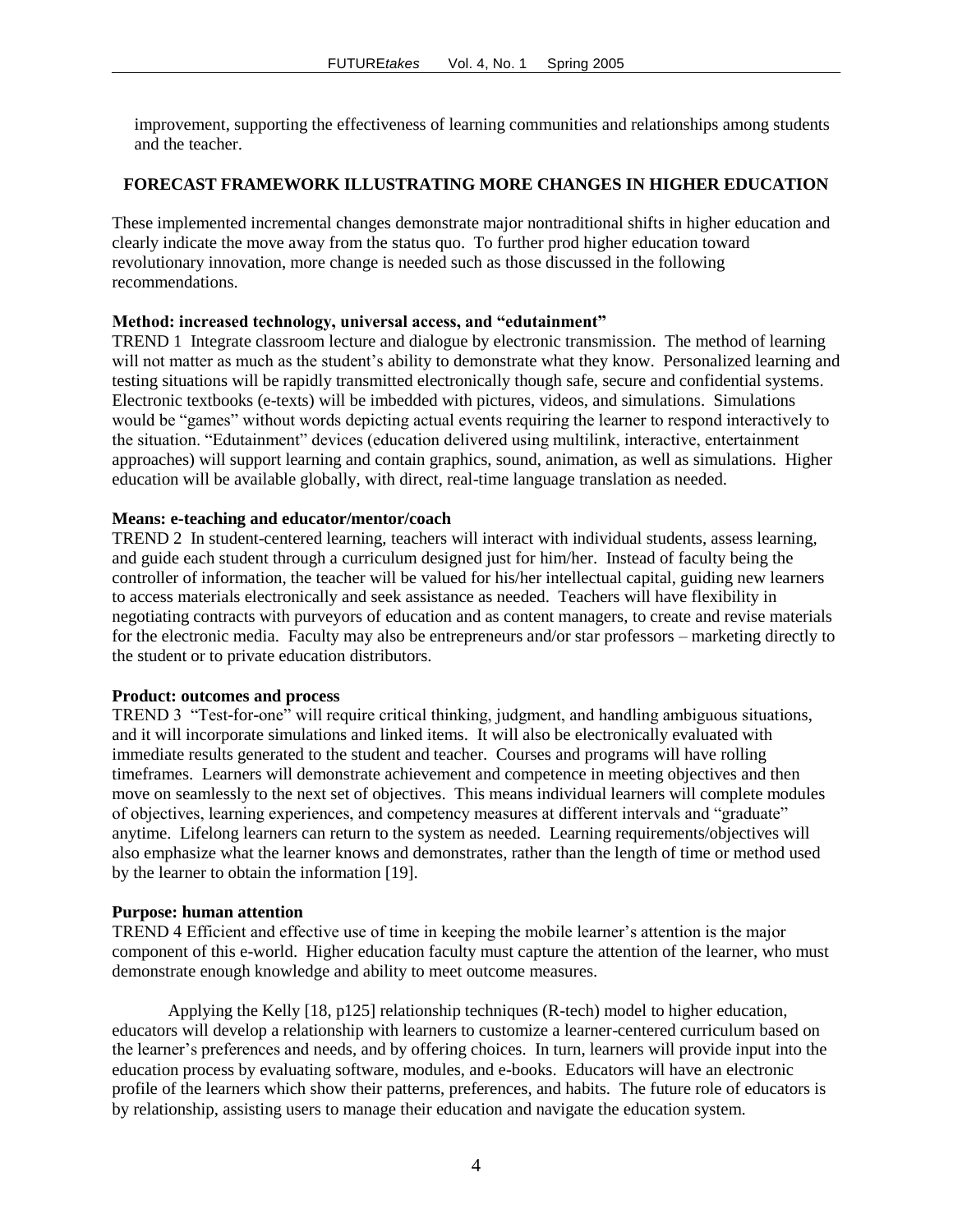## **CONCLUSIONS**

Even with the innovations implemented to date, the challenge still remains for more institutional reform and policy changes in higher education that would elevate education beyond the age of knowledge. Microsoft Chairman Bill Gates (2005) spoke at the Educational Summit on High Schools. Although speaking about high schools, his comments are appropriate for higher education as well.

> *America's high schools are obsolete. By obsolete, I don't just mean…broken, flawed, and underfunded…I mean our high schools – even when they are working exactly as designed – cannot teach our kids what they need to know today.*

*Our high schools were designed 50 years ago to meet the needs of another age. Until we design them to meet the needs of the 21st Century, we will keep limiting – even ruining – the lives of millions of Americans every year.* [20]

The following are some of the more significant thought provoking questions that are currently being deliberated in higher education:

- $\bullet$  Is tenure still relevant [21]?
- What is the future of expensive-to-maintain physical plants with bricks and mortar classrooms [21]?
- Are degrees relevant in a society that requires life-long learning [21]?
- What will society value? For example, what will be the status of institutional autonomy, honesty, civility, personal and social responsibility and ethics [21]?
- What is the best business model in the new electronic learning environment?

Unquestionably, the opportunity exists in academia for revolutionary innovation. The cited incremental changes demonstrate the beginning of transitional reforms in current practice, followed by suggested trends. Higher education has reached a critical crossroad and consequently, there is an urgent need for imaginative and resourceful leaders and educators to continue challenging traditional ways of thinking and to restructure education far beyond the information age.

#### **REFERENCES**

- [1] B.R. Kupperschmidt, "Understanding Generation X Employees," *Journal of Nursing Administration*, Vol. 28, No. 12, 1998, pp. 36-43.
- [2] W. Strauss, & N. Howe, *The Fourth Turning*, New York: Broadway Books, 1997.
- [3] N. Howe & W. Strauss, *Milennials Rising: The Next Great Generation*, 2000. Retrieved from: [http://www.millennialsrising.com.](http://www.millennialsrising.com/)
- [4] R. Zemke, "Generations at Work," *Executive Update,* February, 2001, pp. 92-95.
- [5] J.F. Rischard, *High Noon: 20 Global Problems, 20 Years to Solve Them*. New York: Basic Books, 2002.
- [6] J.A. Challenger, "Blurring the Line Between Work and Home," *The Futurist***,** November/December, 2002, pp. 10-11.
- [7] G.Gillett & R.Mayur, *Challenges of the Third Millennium***,** Dallas, Texas: World View Publishers, 2002.
- [8] W.Schultz, "New Futures for Education: Beyond the Information Age"*,* Presented at the conference of the World Future Society, Washington, D.C., August, 2004.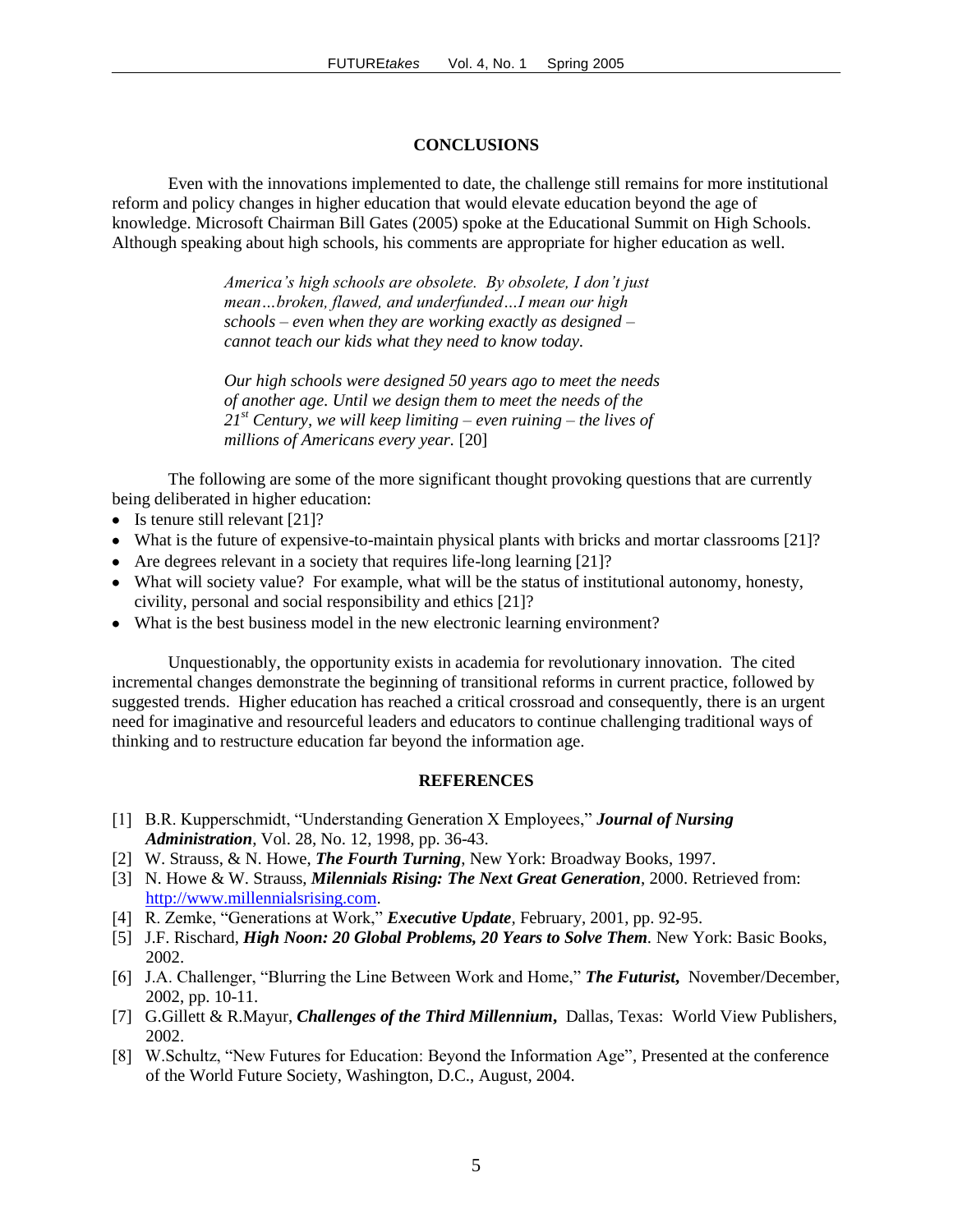- [9] The Herman Group, "Mobile Technology," *Herman Trend Alert***,** June 02, 2004. Available: http://www[.alert@herman.net.](mailto:alert@herman.net)
- [10] The Herman Group, "The future of Training," *Herman Trend Alert*. Available: February 11, 2004. http://www[.alert@herman.net](mailto:alert@herman.net)
- [11] D.Carnevale, "MIT Releases Free Software for Creating and Managing Distance Education Programs," *The Chronicle of Higher Education***,** March 24, 2004*.* Available: http://chronicle.com/daily/2004/03/2004032407n.htm.
- [12] The Herman Group, "Virtual Schools. The Virtual High School," *Herman Trend Alert,* May 05, 2004. Available: http:/[/www.goVHS.org.](http://www.govhs.org/)
- [13] The Herman Group, *Herman Trend Alert***,** March 31, 2004. Available: http://www[.alert@herman.net.](mailto:alert@herman.net)
- [14] C.A.Lindeman, "The Future of Nursing Education," *Journal of Nursing Education***,** Vol. 39, No. 1, 2000, pp. 5-12.
- [15] FutureThink: Ohio Organization of Nurse Executives/Ohio Hospital Association. "Board of Regents examines core curriculum for health careers." Retrieved: June 01, 2004, from: [http://www.futurethink.org.](http://www.futurethink.org/)
- [16] *Nursing Education Perspectives*, "Education News. Aligned, Statewide Nursing Program in Wisconsin*",* Vol.25, No 1, 2004, p. 4. Available: http:/[/www.wids.org.](http://www.wids.org/)
- [17] *Chronicle of Higher Education*, March 2, 2005. http: [www.chronicle.com/free/2005030203n.htm](http://www.chronicle.com/free/2005030203n.htm)
- [18] K. Kelly, *New rules for the economy***,** New York: Viking Books, 1998.
- [19] G. Dryden & J. Vos, *The Learning Revolution, 1999.* Available: http:/[/www.thelearningweb.net.](http://www.thelearningweb.net/)
- [20] What Bill Gates Said: Speech to the National Education Summit on High Schools, February 26, 2005 (presented March 6, 2005). *The Washington Post*, p. B2.
- [21] J.J.Duderstadt & F.W. Womack, *The Future of the Public University in America: Beyond the Crossroads***.** Baltimore: The Johns Hopkins University Press, 2003.

*Lois H. Neuman, PhD, RN, has held leadership positions in nursing practice, academia, and professional associations. Her extensive career has included nursing positions as staff, supervisor, faculty, and administrator in nursing education. She taught a cross-disciplinary course on Women's Health, consulted at hospitals on health care issues, served on a hospital strategic planning committee, wrote grants, and was adjunct faculty and Alumni Program Coordinator at the University of Maryland School of Nursing. A quality of aging nurse researcher who supported the Johns Hopkins Hospital National Institute on Aging project, Dr. Neuman is Past President of an international nursing honorary chapter and Chair of the Women's Health Committee of MC/BPW. In addition to reviewing manuscripts for professional publications, she publishes and speaks at professional conferences in the USA and internationally.*

## *POINTS FOR THE CLASSROOM (send comments to [forum@futuretakes.org\)](mailto:forum@futuretakes.org):*

*The author asks several thought-provoking questions! To these, let's add more.* 

- o *What subjects will be taught 20 years from now? The same ones that are taught now, or will there be a shift in the balance between the sciences and the arts? What new areas of learning, neither science nor art, will emerge?*
- o *Will specialized studies or generalized studies prevail in 20 years?*
- o *What will be the correlation between degrees and courses of study on one hand and careers on the other?*